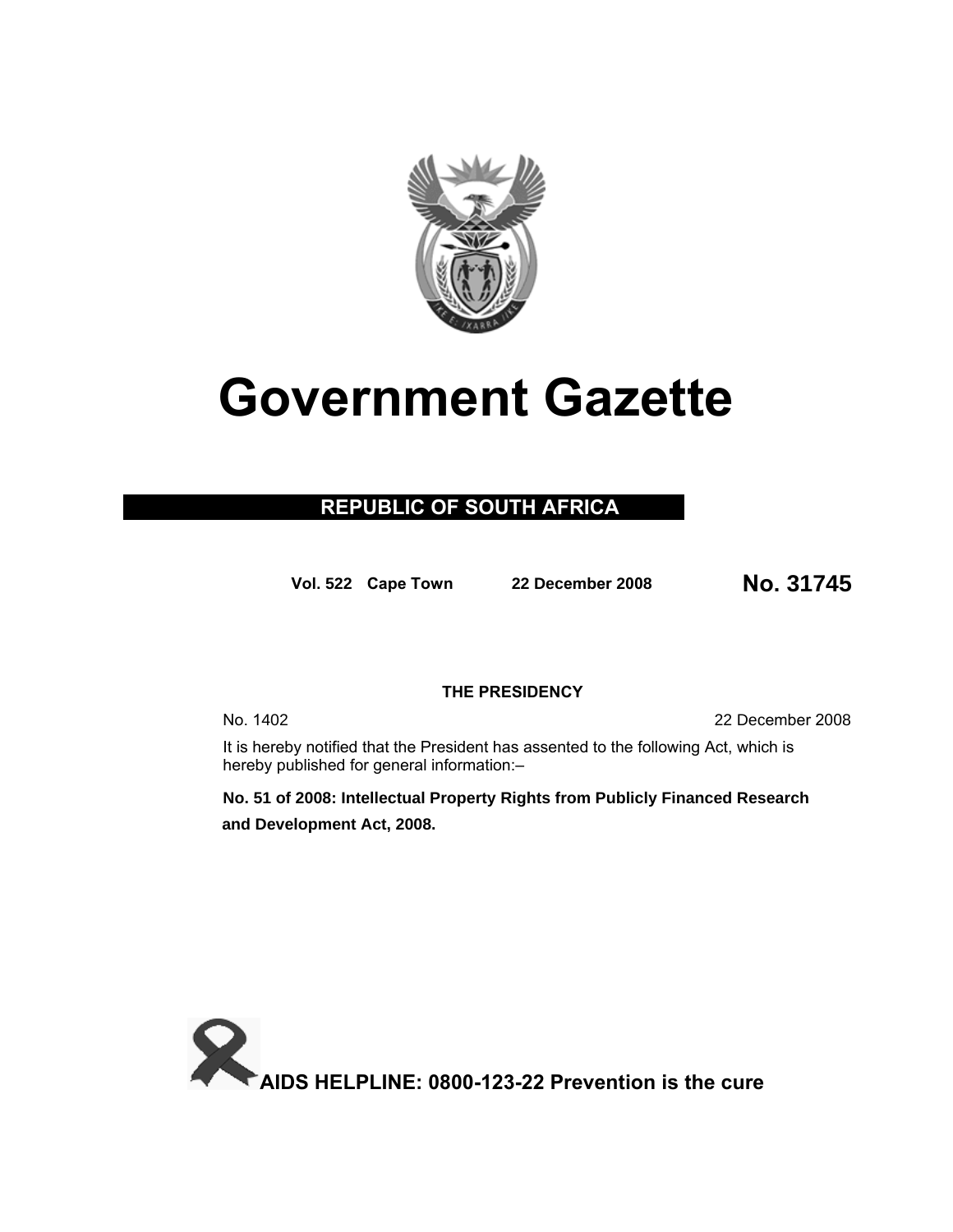Act No. 51, 2008 **INTELLECTUAL PROPERTY RIGHTS FROM PUBLICLY** FINANCED RESEARCH AND DEVELOPMENf ACT, 2008

> *(English text signed* by *the President.) (Assented to 17 December 2008.)*

# **ACT**

**To provide for more effective utilisation of intellectual property emanating from publicly financed research and development; to establish the National Intellectual Property Management Office and the Intellectual Property Fund; to provide for** the establishment of offices of technology transfer at institutions; and to provide for **matters connected therewith.** 

**BEIT ENACTED** by the Parliament of the Republic of South Africa, as follows:-

#### **Definitions**

1. In this Act, unless the context indicates otherwise

**"BBBEE"** means broad-hased black economic empowerment as defined in 5 section 1 of the Broad-Based Black Economic Empowerment Act, 2003 (Act No. 53 of 2003);

**"commercialisation"** means the process by which any intellectual property emanating from publicly financed research and development is or may be adapted or used for any purpose that may provide any benefit to society or commercial use 10 on reasonable terms, and "commercialise" shall have a corresponding meaning; **"Department"** means the Department of Science and Technology;

**"disclosure"** means the provision of full details of potential intellectual property contemplated in section 5 of this Act;

**"funding agency"** means the State or an organ of state or a state agency that funds **15** research and development;

"institution" means--

(a) any higher education institution contemplated in the definition of **"higher education institution"** contained in section I of the Higher Education Act, 1997 (Act No. lOt of (997); 20

 $(b)$  any statutory institution listed in Schedule 1; and

 $(c)$  any institution identified as such by the Minister under section 3(2); **"intellectual property"** means any creation of the mind that is capable of being protected by law from use by any other person, whether in lerm; of South African law or foreign intellectual property law, and includes any rights in such creation, 25 but excludes copyrighted works such as a thesis, dissertation, article, handbook or any other publication which, in the ordinary course of business, is associated with conventional academic work;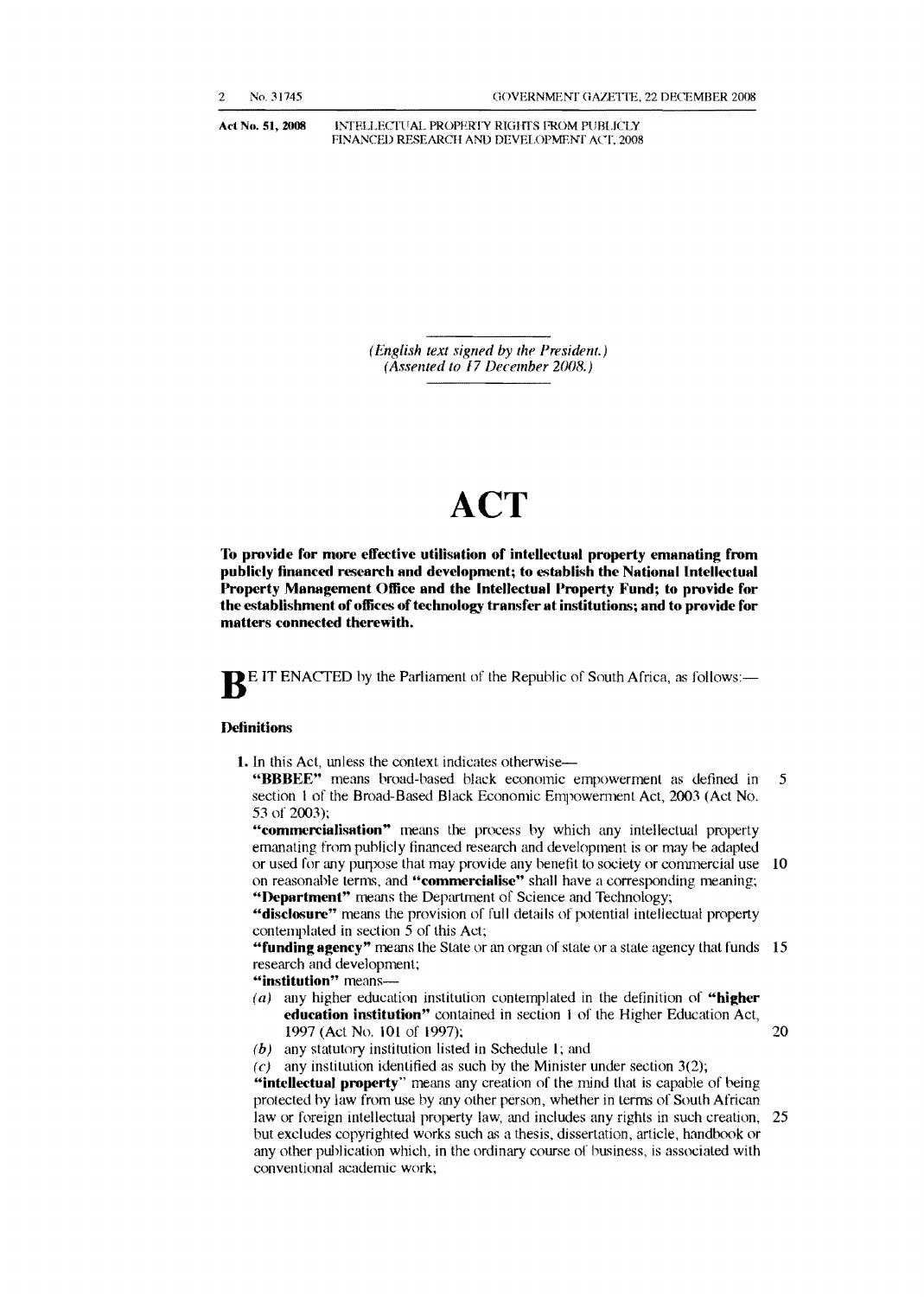#### Act No. 51, 2008 INTELLECTUAL PROPERTY RIGHTS FROM PUBLICLY FINANCED RESEARCH AND DEVELOPMENT ACT, 2008

"intellectual property creator" means the person involved in the conception of intellectual property in terms of this Act and identifiable as such for the purposes of ohtaining statutory protection and enforcement of intellectual property rights. where applicahle;

5 "intellectual property transaction" means any agreement in respect of intellectual property emanating from publicly financed research and development, and includes licensing, assignment and any arrangement in which the intellectual property rights governed by this Act are transferred to a third party; "Minister" means the Minister responsible for the Department;

"Nett revenues" means the revenue less the expenses incurred for intellectual 10 property protection and commercialisation of the intellectual property, as may be prescrihed;

"NIPMO" means the National Intellectual Property Management Office established by section 8;

"offshore" means outside the borders of the Republic;

15

30

"prescribed" means prescribed hy regulation; "publicly financed research and development" means research and development undertaken using any funds allocated by a funding agency but excludes funds

allocated for scholarships and bursaries;

"recipient" means any person, juristic or non-juristic, that undertakes research 20 and development using funding from a funding agency and includes an institution; "regulation" means any regulation made in terms of section 17 of this Act;

non-refundable royalties, other grant of rights and other payments made to the 25 "revenue" means all income and benefits, including non-monetary benefits, emanating from intellectual property transactions, and includes all actual, institution or any other entity owned wholly or in part by an institution as a consideration in respect of an intellectual property transaction, but excludes a donation and "gross revenues" shall have a corresponding meaning;

"small enterprise" means a small enterprise as defined in section 1 of the National Small Enterprise Act, 1996 (Act No. 102 of 1996);

"this Act" includes the regulations made in terms of this Act.

#### **Objects of Act**

35 commercialised for the benefit of the people of the Republic, whether it be for a social, 2. (1) The ohject of this Act is to make provision that intellectual property emanating from puhlicly financed research and development is identified, protected, utilised and economic, military or any other benefit.

(2) This Act furthermore seeks to ensure that

- (a) a recipient of funding from a funding agency assesses, records and reports on the benefit for society of publicly financed research and development;
- $(b)$  a recipient protects intellectual property emanating from publicly financed 40 research and development from appropriation and ensures that it is available to the people of the Republic;
- $(c)$  a recipient identifies commercialisation opportunities for intellectual property emanating from publicly financed research and development;
- $(d)$  human ingenuity and creativity are acknowledged and rewarded;
- $(e)$  the people of the Republic, particularly small enterprises and BBBEE entities, have preferential access to opportunities arising from the production of knowledge from publicly financed research and development and the attendant intellectual property;
- 50 *(j}*  following the evaluation of a disclosure, researchers may publish their research findings for the puhlic good; and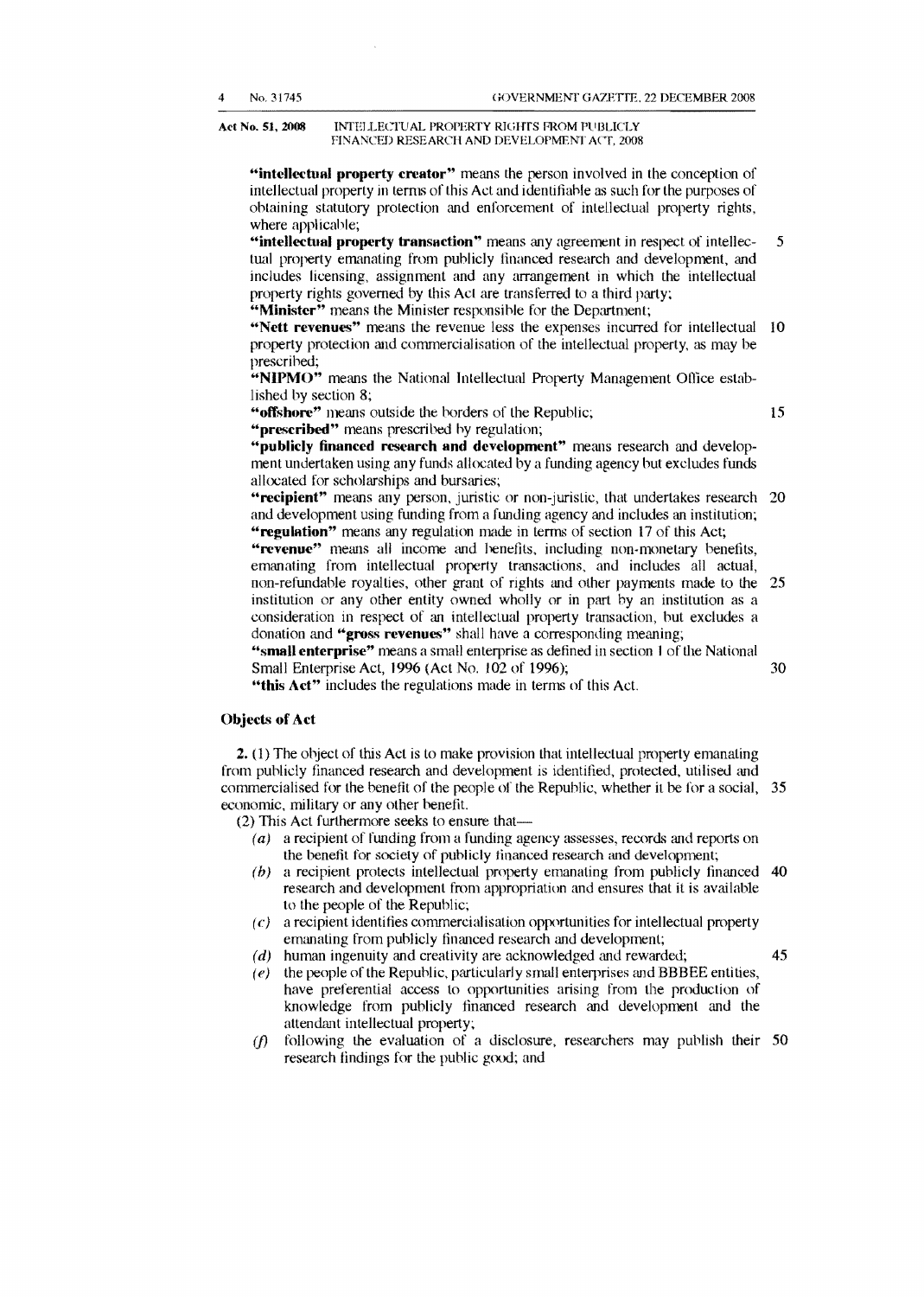Act No. 51, 2008 INTELLECTUAL PROPERTY RIGHTS FROM PUBLICLY FINANCED RESEARCH AND DEVELOPMENT ACT, 2008

 $(g)$  where necessary, the State may use the results of publicly financed research and development and the attendant intellectual property in the interest of the people of the Republic.

#### **Application of Act**

3. (I) This Act applies to intellectual property emanating from publicly financed 5 research and development.

(2) (a) Subject to paragraph  $(b)$ , the Minister may, in addition to the institutions to which this Act applies, by notice in the Gazette, identify any other institution to which this Act applies if he or she is satisfied that the institution may develop intellectual property from publicly financed research and development. 10

(b) Any identification contemplated in paragraph (a) must be done with the concurrence of the Minister responsible for the institution concerned.

#### Choice in respect of intelledual property

4. (1) Subject to section 15(2), intellectual property emanating from publicly financed research and development shall be owned by the recipient. 15

(2) A recipient that prefers not to retain ownership in its intellectual property or not to obtain statutory protection for the intellectual property must

- ( $a$ ) make the choice in accordance with the regulations and any guidelines published by NIPMO by notice in the *Gazette;* and
- (b) within the period set out in section  $5(1)(e)$ , notify NIPMO of the decision and 20 the reasons therefor.

(3) NIPMO may, within the prescribed period, after considering the reasons provided by the recipient in terms of subsection  $(2)(b)$  and any prejudice that may be suffered by the State if no statutory protection for the intellectual property is obtained, acquire ownership in the intellectual property and, where applicable, obtain statutory protection 25 for the intellectual property.

(4) (a) Should NIPMO decide not to acquire ownership in the intellectual property in terms of subsection  $(3)$ , NIPMO must, in writing, notify the recipient of its decision.

(b) Subject to the reasons given in terms of subsection  $(2)(b)$ , and on notification contemplated in paragraph  $(a)$ , the recipient must give the intellectual property creator 30 the option to acquire ownership in the intellectual property and to obtain statutory protection for the intellectual property, provided thal in the case where a private entity or organisation had provided some funding, such private entity or organisation shall suhject to section 10 first be offered such option before the intellectual property creator.

#### Management obligations **and** disclosure duties 35

5. (1) A recipient must

- $(a)$  put in place mechanisms for the identification, protection, development, management of intellectual property, intellectual property transactions and, where applicable, the commercialisation of intellectual property and appropriate capacity-building relating thereto; 40
- (b) provide effective and practical measures and procedures for the disclosure of intellectual property and ensure that intellectual property emanating from any publicly financed research and development is appropriately protected before results of such research and development are puhlished or publicly disclosed hy other means; 45
- $(c)$  ensure that personnel involved with the research and development make a disclosure to it within 90 days or such longer period as may be prescribed, of identification hy such personnel of possible intellectual property and before the intellectual property is made public;
- $(d)$  assess the intellectual property to determine whether it merits statutory 50 protection and, where appropriate, apply for and use hest efforts to obtain statutory protection in its name;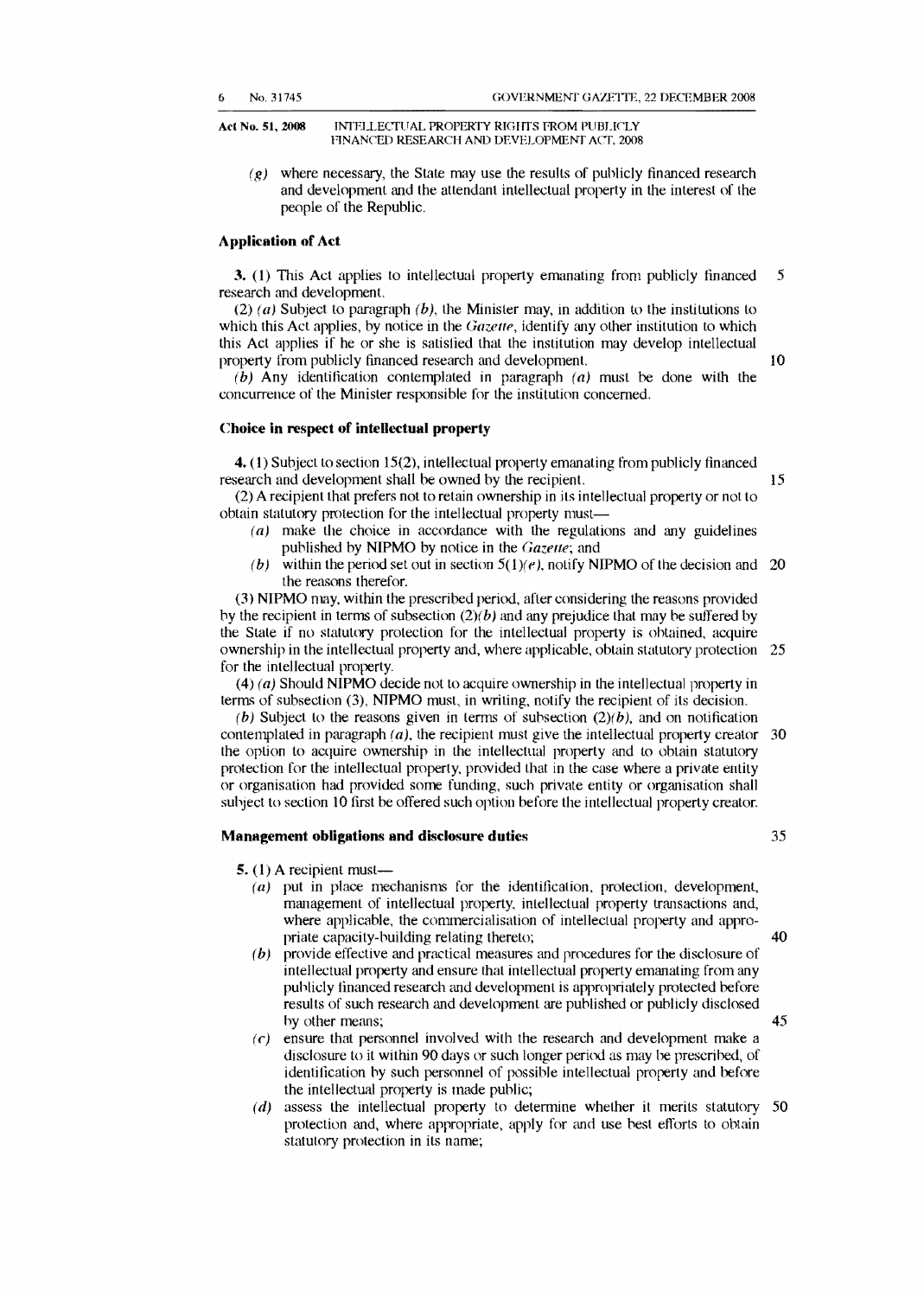#### Act No. 51, 2008 INTELLECTUAL PROPERTY RIGHTS FROM PUBLICLY FINANCED RESEARCH AND DEVELOPMENT ACT, 2008

- $(e)$  refer disclosures for which it elects not to retain ownership or not to obtain statutory protection to NIPMO within 30 days or such longer period as may be prescribed, of it making such an election;
- *(j)*  in the case of an institution, manage revenues due to it from intellectual property transactions and the commercialisation thereof, including managing the benefit-sharing arrangements with intellectual property creators at the institution; 5
- $(g)$  negotiate and enter into intellectual property transactions with third parties on intellectual property belonging to the recipient;
- $(h)$  report to NIPMO twice a year and as provided for in this Act, on all matters 10 pertaining to the intellectual property contemplated in this Act, including all intellectual property from which it elects to obtain statutory protection and the state of commercialisation thereof, in a manner stipulated by NIPMO;
- *(i)*  provide NIPMO with full reasons in respect of any intellectual properly that is not commercialised; and

 $(i)$  in respect of an institution, put in place mechanisms to annually assess, record and report to NIPMO on the benefits for society of publicly financed research conducted in that institution.

#### **Establishment of office of technology transfer at institutions**

**6.** (I) Unless determined otherwise by the Minister in consultation with the Minister 20 responsible for higher education, or any other Cabinet minister to which an institution reports, any institution must, within 12 months of the coming into elfect of this Act

- ( $a$ ) establish and maintain an office of technology transfer; or
- $(b)$  designate persons or an existing structure within the institution to undertake the responsibilities of the office of technology transfer, 25

(2) An office of technology transfer is responsible for undertaking the obligations of the institution in terms of this Act.

(3) Two or more institutions may with the concurrence of NIPMO establish a regional office of technology transfer.

 $(4)$  (a) NIPMO may, on terms and conditions determined by it, provide assistance to 30 institutions for the establishment of offices of technology transfer.

(b) The assistance contemplated in paragraph (a) may include—

- (i) financial assistance;
- (ii) co-ordinating the estahlishment of a regional office of technology transfer, where applicable; and
- (iii) development of appropriately skilled personnel for the offices of technology transfer.

#### Functions of office of technology transfer

**7.** (l) The functions of an office of technology transfer must be performed by appropriately qualified personnel whom, when considered collectively, has interdisciplinary knowledge, qualifications and expertise in the identification, protection, management and commercialisation of intellectual property and in intellectual property transactions. 40

(2) An office of technology transfer must, in respect of publicly financed research and development

- $(a)$  develop and implement, on behalf of the institution or region, policies for disclosure, identification, protection, development, commercialisation and benefit-sharing arrangements;
- $(b)$  receive disclosures of potential intellectual property emanating from publicly financed research and development;
- $(c)$  analyse the disclosures for any commercial potential, the likely success of such commercialisation, the existence and form of the intellectual property rights, the stage of development thereof and the appropriate form for protecting those rights;
- $(d)$  attend to all aspects of statutory protection of the intellectual property;
- $(e)$  refer disclosures to NIPMO on behalf of an institution;

45

50

55

35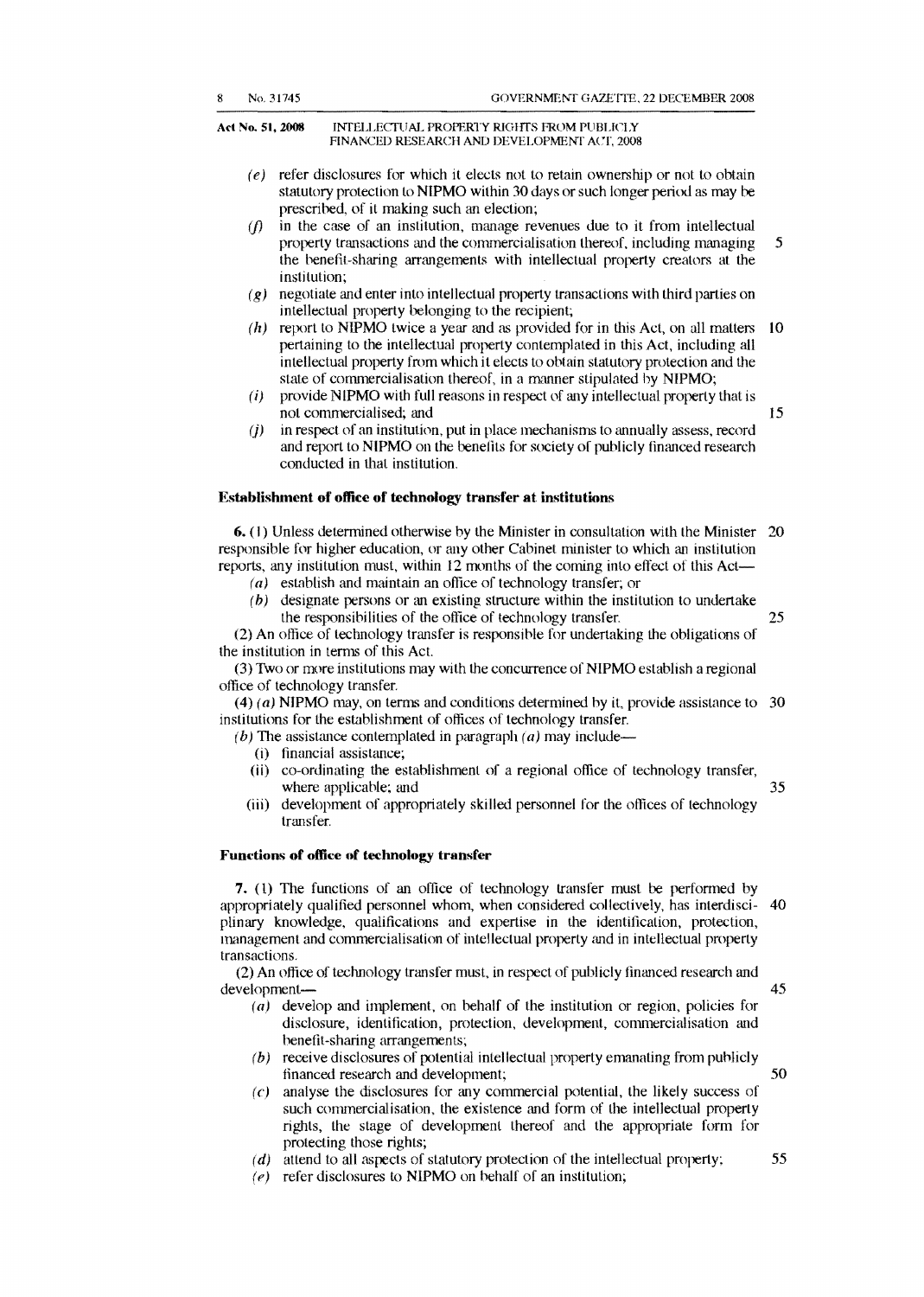Act No. 51, 2008 INTELLECTUAL PROPERTY RIGHTS FROM PUBLICLY HNANCED RESEARCH AND DEVELOPMENT ACT. 2008

- *Cf)*  attend to all aspects of intellectual property transactions and the commercialisation of the intellectual property;
- $(g)$  conduct evaluations on the scope of statutory protection of the intellectual property in all geographic territories subject to commercialisation potential of the intellectual property; and
- $(h)$  liaise with NIPMO as provided for in this Act.

#### **Establishment of National Intellectual Property Management Office**

8. (1) There is hereby established an office within the Department, called the National Intellectual Property Management Office (NIPMO).

(2) The Minister may, by notice in the *Gazette*, assign the operation of NIPMO to any 10 public entity whose objects are consistent with NIPMO's functions.

#### Functions of NIPMO

9. (1) NIPMO must promote the objects of this Act, which includes the statutory protection, management and commercialisation of the intellectual property referred to it by a recipient in terms of section 4.

 $(2)$  NIPMO must ensure that it has the capacity to consider any intellectual property referred to it by a recipient in terms of section 4, and to deal with it in accordance with this Act.

(3) NIPMO must liaise with the recipients or any other party it deems fit to detennine the viability of

- (a) obtaining statutory protection for the intellectual property referred to it, if it is in the national interest;
- $(b)$  concluding any intellectual property transactions; or
- $(c)$  commercialisation of such intellectual property.

(4) N)PMO must, furthermore

 $(a)$  manage information in respect of intellectual property contemplated in this Act, including data concerning the recipients;

- 30  $(b)$  provide incentives to recipients and their intellectual property creators, to reward them for proactively securing protection for intellectual property and commercialising it and, generally, for promoting innovation;
- $(c)$  provide assistance to institutions with-
	- (i) the establishment of offices of technology transfer and related capacity-building;
	- (ii) intellectual property transactions;<br>(iii) commercialisation of intellectual
	- commercialisation of intellectual property; and
	- $(iv)$  any other matter provided for in this Act;
- $(d)$  provide appropriate standards and best practices in consultation with a recipient, without limiting the power of the recipient to act in its own interests in terms of this Act;
- $(e)$  develop guidelines for intellectual property transactions involving non-South 40 African entities and persons, and manage the implementation of such guidelines; and

*(j)*  monitor, evaluate and review the obligations of recipients in terms of this Act.

objects of this Act and to carry out any other function consistent with those objects that 45 (5) In addition to its other functions, NJPMO may do anything necessary to meet the may be prescribed.

(6) Any administrative decision of NJPMO that adversely affects a recipient must be dealt with in terms of the Promotion of Administrative Justice Act, 2000 (Act No.3 of 2000).

15

20

25

35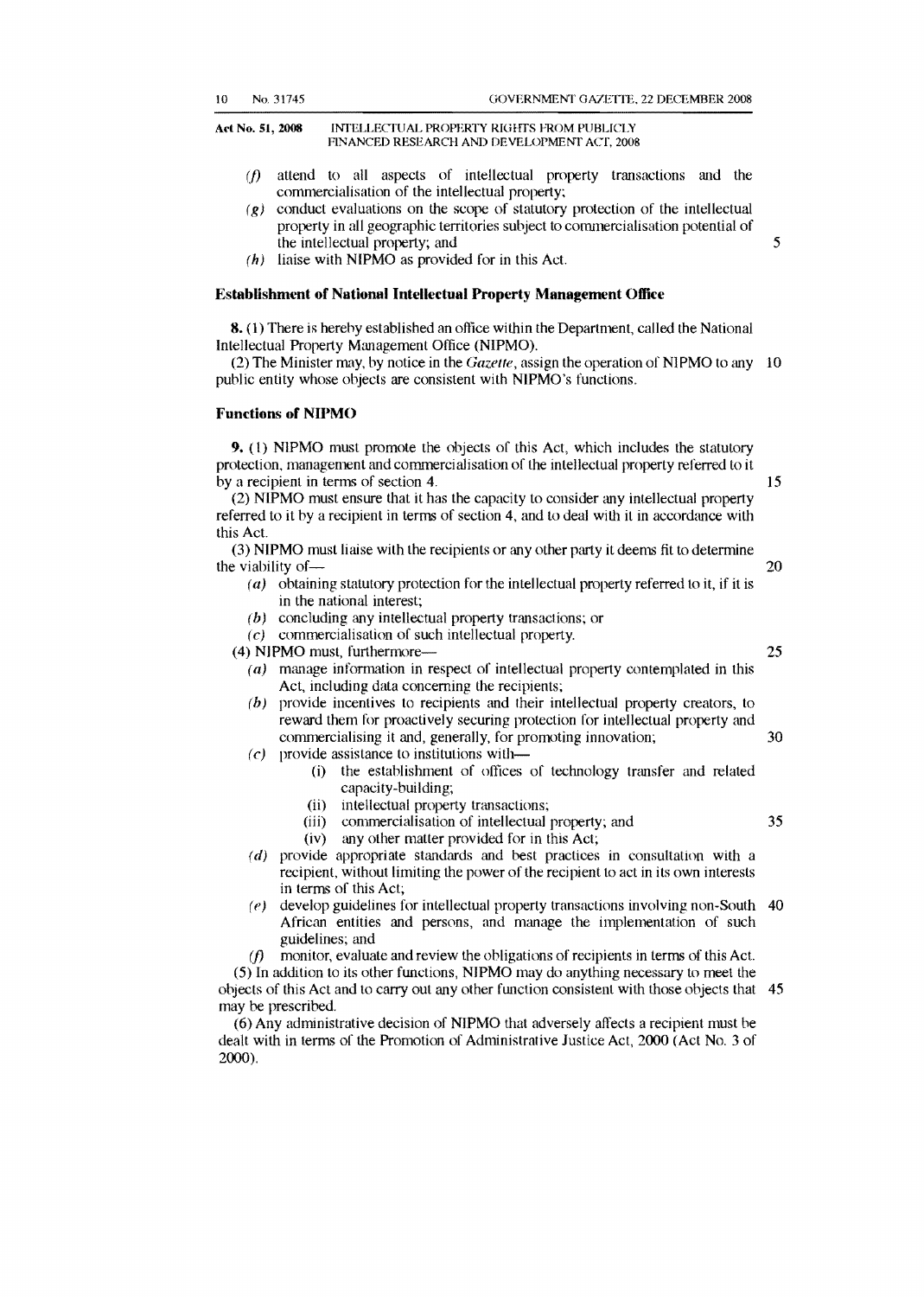Act No. 51, 2008 INTELLECTUAL PROPERTY RIGHTS FROM PUBLICLY FINANCED RESEARCH AND DEVELOPMENT ACf, 2008

#### **Rights of intellectual property creators in institutions to benefit-sharing**

10. (1) Intellectual property creators at an institution and their heirs are granted a specific right to a portion of the revenues that accrue to the institution from their intellectual property in terms of this Act until such right expires.

(2) Intellectual property creators at an institution and their heirs are entitled to the 5 following benefit-sharing:

- (a) at least 20 per cent of the revenues accruing to the institution from such intellectual property for the first one million rand of revenues, or such higher amount as the Minister may prescribe; and
- (b) thereafter, at least 30 per cent of the nett revenues accruing to the institution  $10$ from such intellectual property.

(3) The benefits contemplated in subsection (2) must be shared in equal proportions between the qualifying intellectual property creators or their heirs unless otherwise agreed between those creators and the recipient or determined in accordance with institutional policies. 15

(4) The benefits to intellectual property creators and their heirs contemplated in subsection  $(2)(a)$  must be a first call on the applicable revenue ahead of any institutional distribution.

(5) The recipient may distribute the balance of the revenues generated by intellectual property as it deems fit, but must apportion part of it for funding, among other things- 20

- $(a)$  more research and development;
- $(b)$  the operations of the office of technology transfer; and
- $(c)$  statutory protection of intellectual property.

 $(6)$  (a) This section prevails over a provision of a law mentioned in the second column of Schedule 1 existing at the commencement of this Act to the extent that it is 25 inconsistent with such a provision.

(b) Despite paragraph  $(a)$ , any arrangement relating to benefit-sharing that existed at the commencement of this Act by virtue of a provision contemplated in that paragraph continues in terms of that provision as if this section had not been enacted.

#### **Conditions for intellectual property transactions 30 30**

**11.** (1) The recipient determines the nature and conditions of intellectual property transactions relating to any intellectual property held by it, but must take into account the following:

- ( $a$ ) Preference must be given to non-exclusive licensing;
- (b) preference must be given to BBBEE entities and small enterprises;  $35$
- (c) preference must be given to parties that seek to use the intellectual property in ways that provide optimal benefits to the economy and quality of life of the people of the Republic;
- $(d)$  exclusive licence holders must undertake, where feasible, to manufacture, process and otherwise commercialise within the Republic; 40
- $(e)$  each intellectual property transaction must provide the State with an irrevocable and royalty-free licence authorising the State to use or have the intellectual property used throughout the world for the health, security and emergency needs of the Republic;
- $(f)$  if a holder of an exclusive licence is unable to continue with the  $45$ commercialisation of the intellectual property within the Repuhlic during the duration of the licence and the recipient wishes to retain the exclusive licence, the recipient must furnish NIPMO with full reasons for retaining exclusivity;
- (g) a recipient must supply the reasons contemplated in paragraph (f) within 30 days of it becoming aware that the holder of the licence is unable to continue 50 commercialising the intellectual property, or such extended time as may be agreed upon with NIPMO; and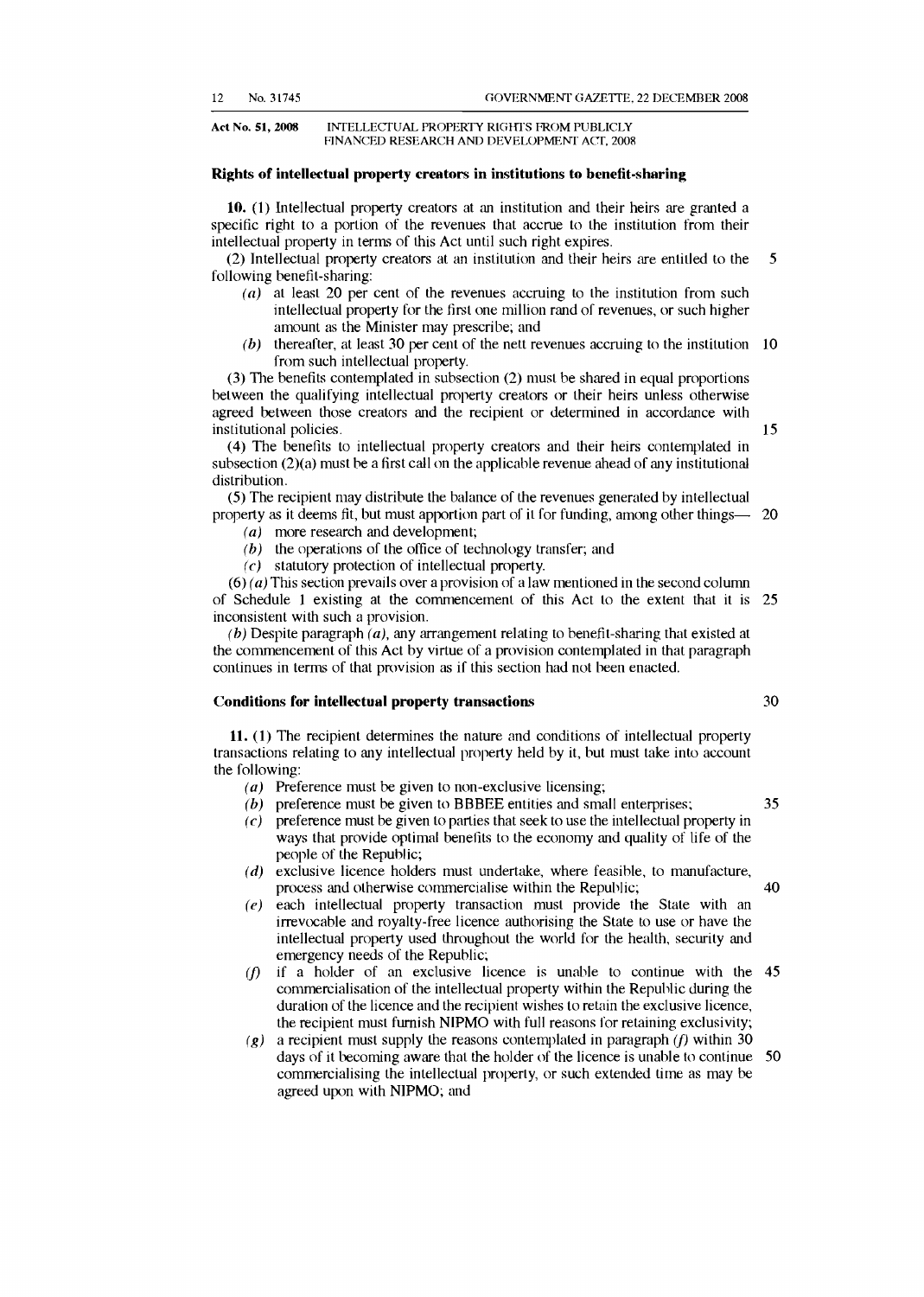#### Act No. 51, 2008 INTELLECTUAL PROPERTY RIGHTS FROM PUBLICLY FINANCED RESEARCH AND DEVELOPMENT ACf. 2008

(h) NIPMO may request that the exclusive licence contemplated in paragraph  $(f)$ be converted to a non-exclusive licence if a recipient fails to furnish the reasons within the period contemplated in paragraph  $(g)$ , or if NIPMO is not satisfied with such reasons.

5 (2) Each intellectual property transaction must contain a condition to the effect that, should a party fail to commercialise the intellectual property to the benefit of the people of the Republic, the State is entitled to exercise the rights contemplated in section 14.

consideration must contain a condition providing that in the event of the liquidation of 10 (3) (a) Each intellectual property transaction involving assignment of intellectual property by an institution to a small enterprise in return for shareholding as a that small enterprise, the intellectual property shall revert to the institution.

(b) The Minister may prescribe the terms and conditions for other intellectual property transactions involving assignment of intellectual property by a recipient.

#### Restrictions on offshore intellectual property transactions

12. (1) Offshore intellectual property transactions are subject to the following 15 conditions:

- ( $a$ ) A recipient must advise NIPMO of its intention to conclude an intellectual property transaction offshore;
- 20 only in accordance with prescribed regulations and any guidelines contem-(b) subject to paragraph  $(c)$ , offshore intellectual property transactions may occur plated in section  $9(4)(e)$ ; and
- $(c)$  any intellectual property transaction which does not comply with the regulations and guidelines requires prior approval of NIPMO.

(2) A recipient wishing to undertake an intellectual property transaction offshore in the form of an assignment or exclusive licence must satisfy NIPMO that

- 25
- (a) there is insufficient capacity in the Republic to develop or commercialise the intellectual property locally; and
- $(b)$  the Republic will benefit from such offshore transaction.

#### Intellectual Property Fund

13. (1) There is hereby established an Intellectual Property Fund to be managed by 30 NIPMO.

(2) The purpose of the Intellectual Property Fund is to-

- $(a)$  provide financial support to institutions for the statutory protection and maintenance of intellectual property rights, subject to subsection (3);
- (b) finance any costs incurred by NIPMO for obtaining statutory protection of the  $35$ intellectual property; and
- $(c)$  finance any costs incurred by NIPMO when acting in terms of section 14.

(3) An institution may recover the costs incurred in obtaining statutory protection for the intellectual property contemplated in this Act from the Intellectual Property Fund

 $(a)$  to the extent determined by NIPMO; and  $(b)$  on such terms as may be determined by NIPMO. 40

## Acquisition of intellectual property rights by State

14. (1) The rights acquired by the State in terms of this section are additional to the rights granted to the State in terms of any other legislation in the Republic.

45 (2) NIPMO must conduct reviews of non-commercialised intellectual property in consultation with the recipients.

(3) If a review contemplated in subsection (2) shows that the intellectual property in question can be commercialised, NIPMO must engage in further consultations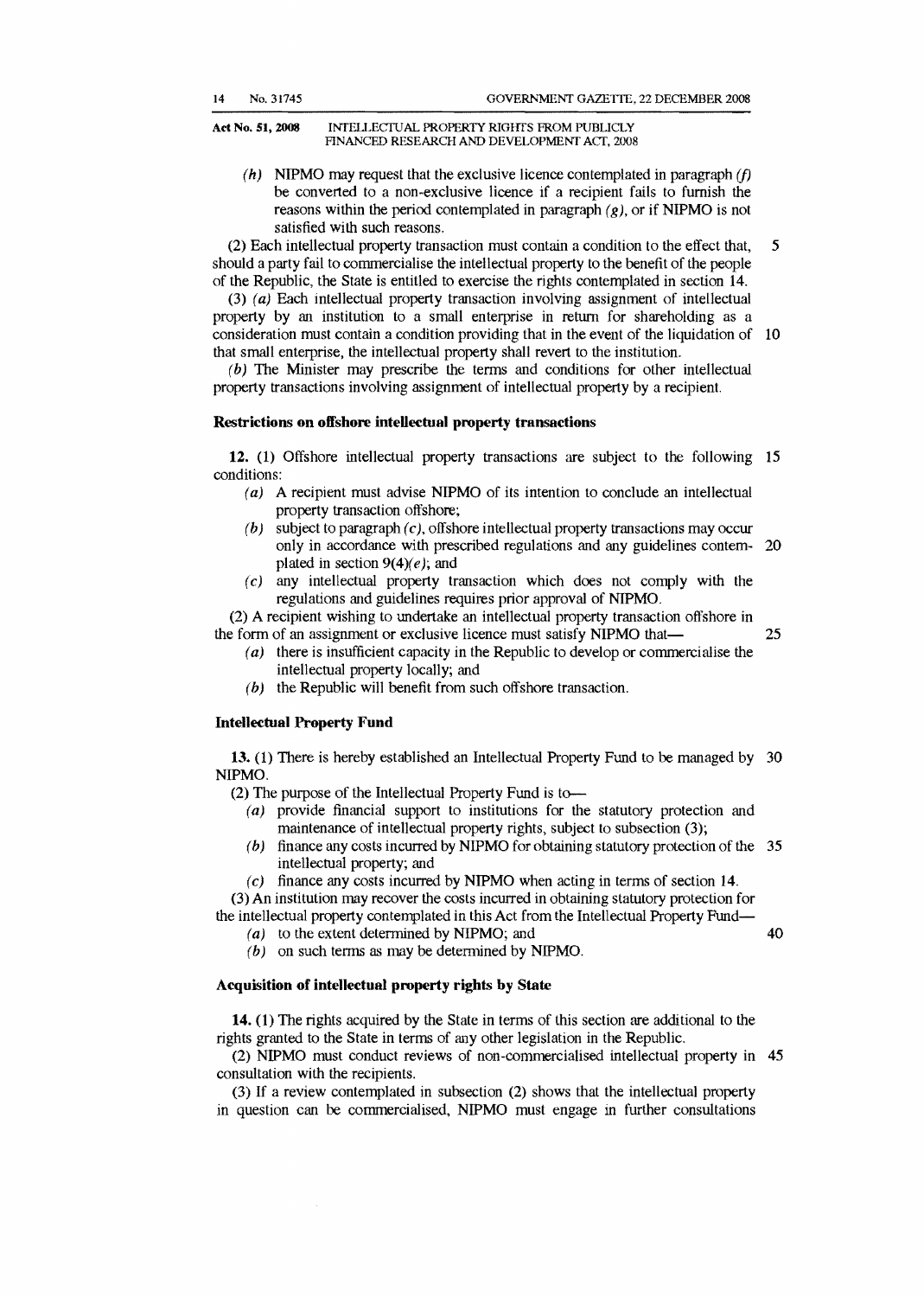#### Act No. 51, 2008 INTELLECfUAL PROPERTY RIGHTS FROM PUBLICLY HNANCED RESEARCH AND DEVELOPMENT ACT, 2008

with the recipient in an endeavour to ensure that the intellectual property is commercialised.

(4) NIPMO may require a recipient to grant a licence in any field of use to any person on reasonable terms if, after the consultations contemplated in subsection (3)

 $(a)$  the intellectual property is still not being commercialised; or

 $(b)$  no agreement can be reached with the recipient.

(5) NIPMO may, on behalf of the State, demand the assignment of rights to any intellectual property if a recipient fails to make a disclosure to NIPMO as provided for in this Act.

#### Co-operation between private entities or organisations and institutions

10

15

25

5

15. (1) A private entity or organisation may become an exclusive licensee of intellectual property emanating from publicly financed research and development undertaken at an institution if such private entity or organisation has the capacity to manage and commercialise the intellectual property in a manner that benefits the Republic.

(2) Any private entity or organisation may become a co-owner of the intellectual property emanating from publicly financed research and development undertaken at an institution if-<br> $(a)$  then

- 20 there has been a contribution of resources, which may include relevant background intellectual property by the private entity or organisation;
- $(b)$  there is joint intellectual property creatorship;
- $(c)$  appropriate arrangements are made for benefit-sharing for intellectual property creators at the institution; and
- $(d)$  the institution and the private entity or organisation conclude an agreement for the commercialisation of the intellectual property.

(3) Should the private entity or organisation mentioned in subsection (1) or (2) not commercialise the intellectual property, the provisions of section 14 of this Act shall apply with the changes required by the context.

30 (4) (a) Any research and development undertaken at an institution and funded by a private entity or organisation on a full cost basis shall not be deemed to be publicly financed research and development and the provisions of this Act shall not apply thereto.

(b) For the purposes of paragraph  $(a)$  "full cost" means the full cost of undertaking research and development as determined in accordance with international financial reporting standards, and includes all applicable direct and indirect cost as may be prescribed.

(5) For the purposes of this section, private entity or organisation includes a private sector company, a public entity, an international research organisation, an educational institution or an international funding or donor organisation.

#### **Confidentiality**

40 16. Employees of NIPMO and the offices of technology transfer may not disclose any information in regard to any matter which may come to their knowledge in terms of this Act, or any work arising from the implementation of this Act, or by virtue of the office held by them to any person, except

- 45 ( $a$ ) in so far as the provisions of the Constitution of the Republic of South Africa, 1996, the Promotion of Access to Information Act, 2000 (Act No.2 of 2000), and this Act require or provide for the publication of or access by the public or any interested person to information relating to such matter;
- $(b)$  in so far as it may be necessary for the effective governance and management of NIPMO or the offices of technology transfer, or for the purpose of due and proper performance of any function in terms of this Act; or
- $(c)$  upon an order of a competent court.

35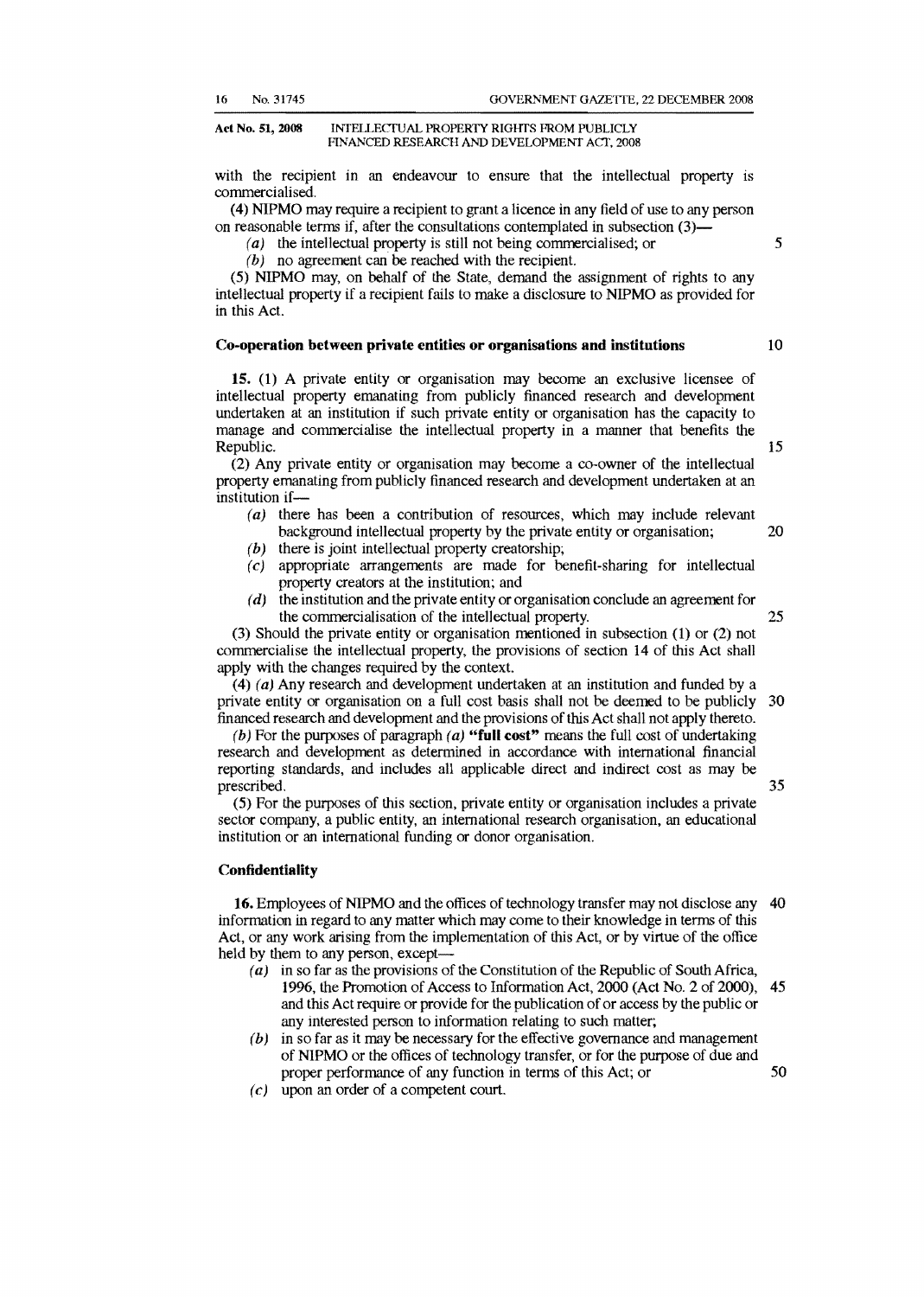#### Act No. 51, 2008 INTELLECTUAL PROPERTY RIGHTS FROM PUBLICLY FINANCED RESEARCH AND DEVELOPMENT ACT. 200S

#### **Regulation..**

- 17. The Minister may make regulations regarding-
	- ( $a$ ) any matter that may or must be prescribed in terms of this Act; and
	- $(b)$  any ancillary or incidental administrative or procedural matter that it is necessary to prescribe for the proper implementation or administration of this 5 Act.

#### **Short title and commencement**

**18.** This Act is called the Intellectual Property Rights from Publicly Financed Research and Development Act, 2008, and takes effect on a date determined by the President by proclamation in the *Gazette*. 10